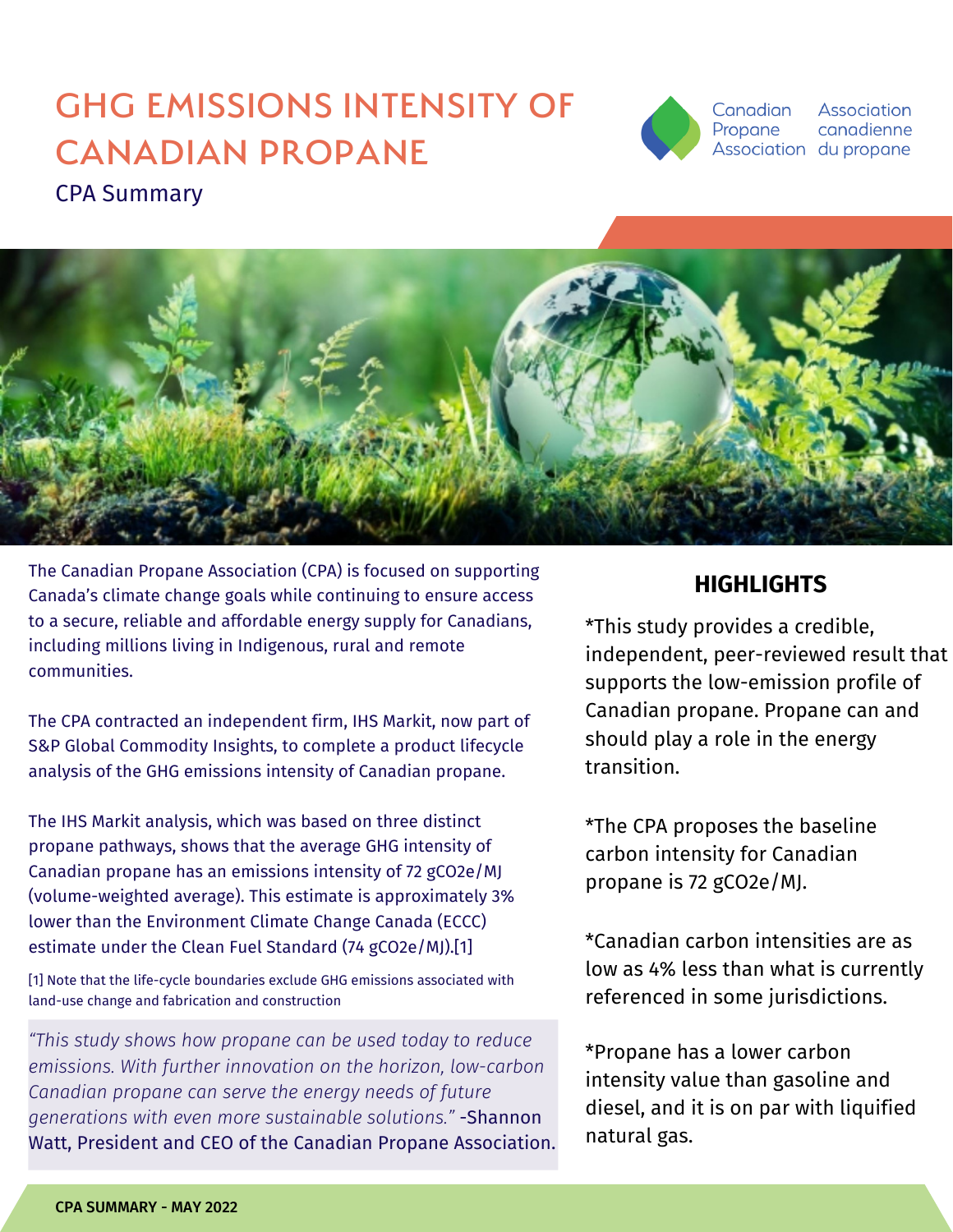Carbon intensity is a critical metric in climate policies aimed at reducing emissions. Policies in Canada, such as the Clean Fuel Standard (CFS) and B.C.'s Low Carbon Fuel Standard (LCFS), create a financial incentive to reward low-carbon fuels in proportion to the number of measurable emissions reductions they yield.

Whether it be direct mandatory requirements or a request from investors, carbon intensity metrics are moving into the mainstream of reporting requirements. Major advances are being made today regarding renewable propane, sourced from used cooking oil and other waste products, for a carbon-neutral energy source that adds no new carbon to the atmosphere when burned.

Propane is one of the cleanest and most versatile fuels in existence. As a low-carbon energy source, propane is recognized by governments around the world for the contribution it can make toward improved indoor and

outdoor air quality and reduced greenhouse gas emissions, as evidenced under Canada's *Alternative Fuels Act* and the U.S. *Clean Air Act*. In many applications and regions, propane is among the most attractive energy options for minimizing GHG emissions.

In some Canadian jurisdictions, propane is cleaner than the electricity grid. Propane is not mined like battery materials; it is primarily manufactured from natural gas as a by-product of methane purification.

The propane industry must be responsive to ensure that climate policies accurately reflect the low-carbon characteristics of propane, and as the propane industry looks to improve its carbon intensity, that governments are aware of the role propane can and should play in a low-carbon future.

The CPA is committed to the development of regulations that will result in meaningful emission reductions while providing practical and cost-efficient pathways to compliance.



# Methodology

IHS Markit estimated the GHG intensity of three of the most likely value chains of Canadian propane. They worked with the CPA to identify a representative year and pathway for propane from initial production in Western Canada through various stages of processing and transportation to Fort Saskatchewan, Alberta and Sarnia, Ontario. Components of the methodology include:

- Focus on propane sourced from natural gas processing/fractionation facilities, as that accounts for 92%-93% of total propane produced in Canada.
- Identification of the Montney as the most representative supply of new or incremental propane.
- An assumption that all propane is combusted for its end use.
- The IHS Markit / S&P Global estimates of the GHG emissions intensity of Canadian propane are -4% to +1% when compared to the ECCC Clean Fuel Regulations estimate.